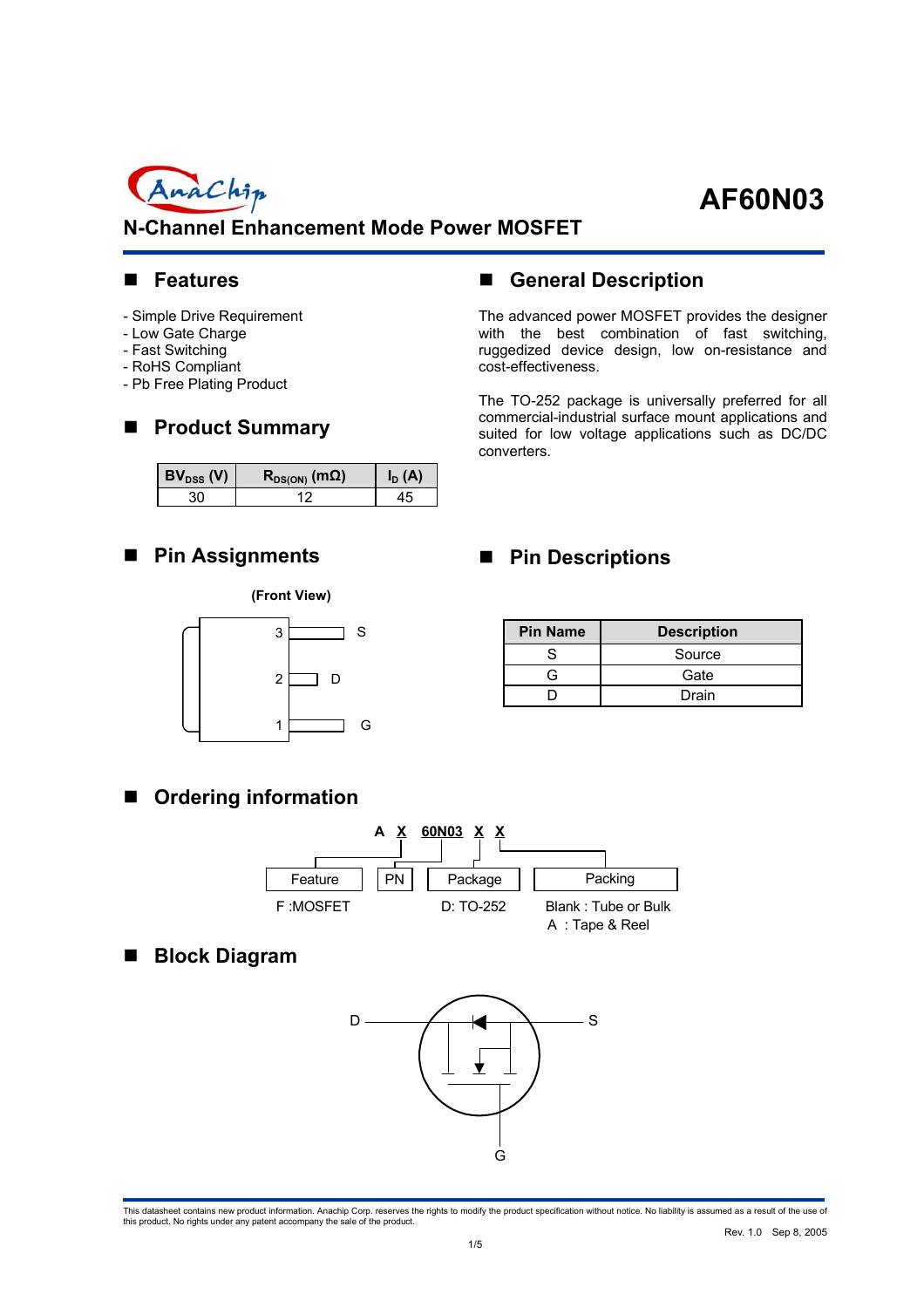

## **N-Channel Enhancement Mode Power MOSFET**

## **Absolute Maximum Ratings**

| Symbol                     | <b>Parameter</b>                                                                  | Rating                | <b>Units</b> |      |
|----------------------------|-----------------------------------------------------------------------------------|-----------------------|--------------|------|
| $\mathsf{V}_{\mathsf{DS}}$ | Drain-Source Voltage                                                              |                       | 30           |      |
| $\mathsf{V}_{\mathsf{GS}}$ | Gate-Source Voltage                                                               |                       | ±20          |      |
| $I_D$                      | $\mathsf{T}_{\mathsf{C}}$ =25°C<br>Continuous Drain Current, V <sub>GS</sub> =10V |                       | 45           | A    |
|                            |                                                                                   | $T_c = 100^{\circ}$ C | 32           |      |
| <b>I</b> <sub>DM</sub>     | Pulsed Drain Current (Note 1)                                                     |                       | 120          |      |
|                            | <b>Total Power Dissipation</b>                                                    | $T_c = 25$ °C         | 44           | W    |
| $P_D$                      | <b>Linear Derating Factor</b>                                                     |                       | 0.352        | W/°C |
| $\mathsf{T}_{\text{STG}}$  | Storage Temperature Range                                                         |                       | $-55$ to 175 | °C   |
| $T_J$                      | Operating Junction Temperature Range                                              | $-55$ to 175          | °C           |      |

## **Thermal Data**

| <b>Symbol</b>                           | <b>Parameter</b>                      | <b>Maximum</b> | <b>Units</b> |      |
|-----------------------------------------|---------------------------------------|----------------|--------------|------|
| ≺θJC                                    | I Thermal Resistance Junction-Case    | Max.           |              | °C/W |
| $\mathsf{R}_{\textsf{\scriptsize 6JA}}$ | I Thermal Resistance Junction-Ambient | Max.           | 110          | °C/W |

#### **Electrical Characteristics (TJ=25ºC unless otherwise noted)**

|                                    | <b>Parameter</b>                             | <b>Test Conditions</b>                      | Limits                       |                          |      | Unit      |  |
|------------------------------------|----------------------------------------------|---------------------------------------------|------------------------------|--------------------------|------|-----------|--|
| <b>Symbol</b>                      |                                              |                                             | Min.                         | Typ.                     | Max. |           |  |
| $BV_{DSS}$                         | Drain-Source Breakdown Voltage               | $V_{GS}$ =0V, I <sub>D</sub> =250uA         | 30                           |                          |      | $\vee$    |  |
| $\triangle BV_{DSS}/\triangle T_J$ | Breakdown Voltage Temperature<br>Coefficient | Reference to 25°C,<br>$ID=1mA$              | -                            | 0.026                    | -    | V/°C      |  |
| $R_{DS(ON)}$                       | <b>Static Drain-Source</b>                   | V <sub>GS</sub> =10V, I <sub>D</sub> =20A   | $\overline{\phantom{a}}$     | $\overline{\phantom{a}}$ | 12   | $m\Omega$ |  |
|                                    | On-Resistance (Note 2)                       | $V_{GS}$ =4.5V, I <sub>D</sub> =15A         | $\overline{\phantom{a}}$     | ۰                        | 25   |           |  |
| $V_{GS(th)}$                       | Gate Threshold Voltage                       | $V_{DS}$ = $V_{GS}$ , I <sub>D</sub> =250uA | 1                            | ٠                        | 3    | $\vee$    |  |
| $g_{\rm fs}$                       | Forward Transconductance (Note 2)            | $V_{DS}$ =10V, $I_D$ =10A                   | $\qquad \qquad \blacksquare$ | 25                       |      | S         |  |
|                                    | Drain-Source Leakage Current<br>(T」=25°C)    | $V_{DS}$ =30V, $V_{GS}$ =0V                 |                              |                          | 1    |           |  |
| $I_{DSS}$                          | Drain-Source Leakage Current<br>(T」=175°C)   | $V_{DS}$ =24V, $V_{GS}$ =0V                 |                              | $\overline{\phantom{a}}$ | 250  | uA        |  |
| $I_{GSS}$                          | Gate Source Leakage                          | $V_{GS} = \pm 20V$                          |                              |                          | ±100 | nA        |  |
| $Q_{q}$                            | Total Gate Charge (Note 2)                   | $ID=20A$                                    |                              | 11.6                     |      |           |  |
| $Q_{q\underline{s}}$               | Gate-Source Charge                           | $V_{DS} = 20V$                              | -                            | 3.9                      |      | пC        |  |
| $Q_{qd}$                           | Gate-Drain ("Miller") Charge                 | $V_{GS} = 4.5V$                             | $\overline{\phantom{a}}$     | 7                        | ۰    |           |  |
| t <sub>d(on)</sub>                 | Turn-On Delay Time (Note 2)                  | $V_{DS} = 15V$                              | $\overline{\phantom{a}}$     | 8.8                      | -    |           |  |
| $t_{r}$                            | <b>Rise Time</b>                             | $ID=20A$                                    | $\qquad \qquad \blacksquare$ | 57.5                     |      | nS        |  |
| $t_{d(\text{off})}$                | Turn-Off Delay Time                          | $RG=3.3\Omega$ , $VGS=10V$                  | $\overline{\phantom{a}}$     | 18.5                     |      |           |  |
| $t_{\rm f}$                        | Fall-Time                                    | $R_D = 0.75\Omega$                          |                              | 6.4                      |      |           |  |
| $C_{\text{iss}}$                   | Input Capacitance                            | $V_{GS} = 0V$                               |                              | 1135                     | -    |           |  |
| $\mathsf{C}_{\mathrm{oss}}$        | <b>Output Capacitance</b>                    | $V_{DS} = 25V$ ,                            | -                            | 200                      |      | pF        |  |
| $C_{\text{rss}}$                   | Reverse Transfer Capacitance                 | $f=1.0MHz$                                  |                              | 135                      | -    |           |  |

## **Source-Drain Diode**

| <b>Symbol</b>              | <b>Parameter</b>            | <b>Test Conditions</b>        | Min.                     | Typ. | Max.                     | Unit |
|----------------------------|-----------------------------|-------------------------------|--------------------------|------|--------------------------|------|
| $\mathsf{V}_{\mathsf{SD}}$ | Forward On Voltage (Note 2) | $I_s = 45A$ , $V_{gs} = 0V$   | $\overline{\phantom{0}}$ |      |                          |      |
| Lrr                        | Reverse Recovery Time       | $I_s = 20A$ , $V_{gs} = 0V$ , | -                        | 23.3 | $\overline{\phantom{0}}$ | ns   |
| $\mathsf{Q}_{\mathsf{rr}}$ | Reverse Recovery Charge     | dl/dt=100A/us                 | $\overline{\phantom{0}}$ | 16   |                          | пC   |

**Note 1:** Pulse width limited by safe operating area. **Note 2:** Pulse width  $\leq$  300us, duty cycle  $\leq$  2%.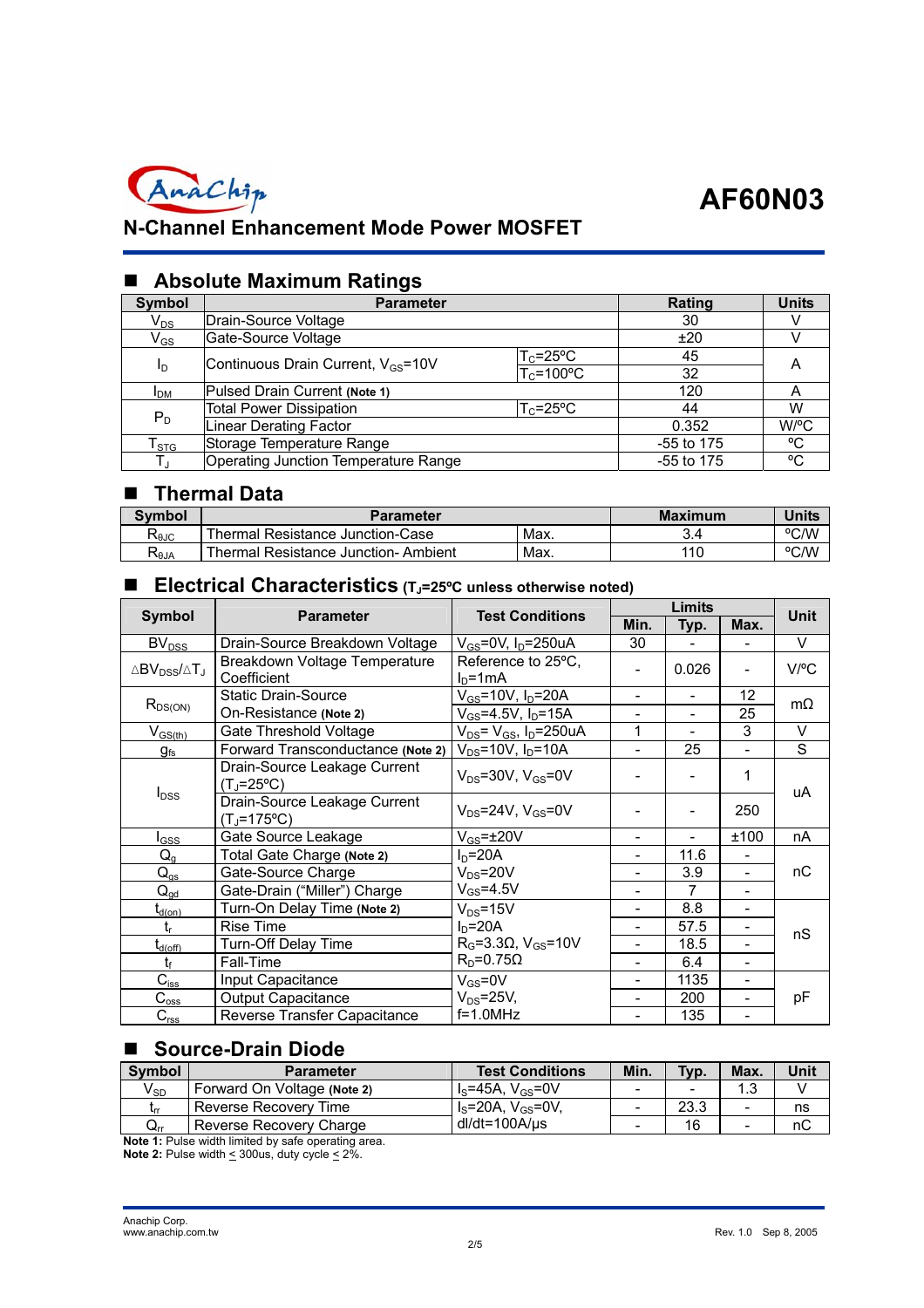AnaChip **N-Channel Enhancement Mode Power MOSFET** 

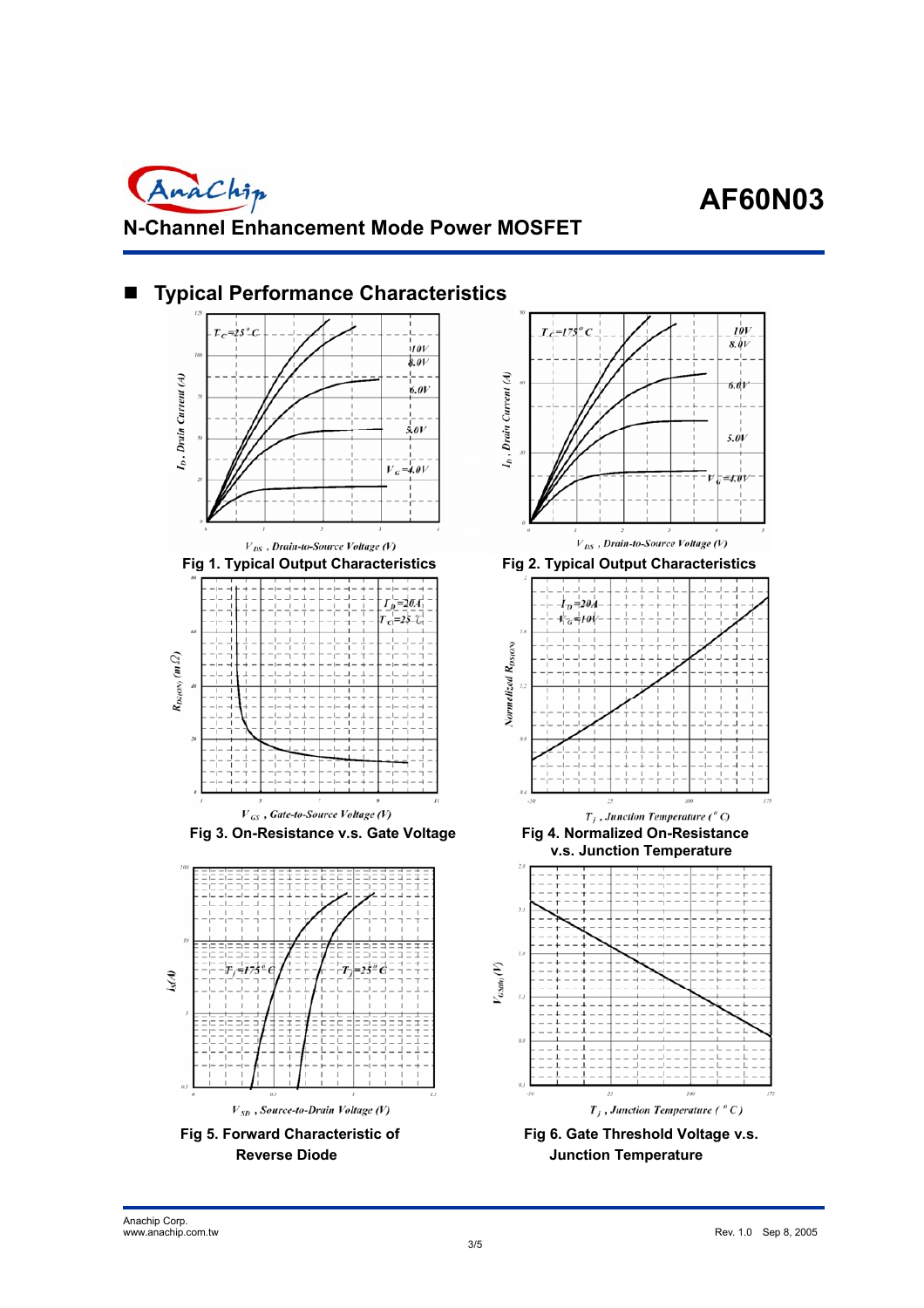















**Fig 9. Maximum Safe Operating Area Fig10. Effective Transient Thermal Impedance**